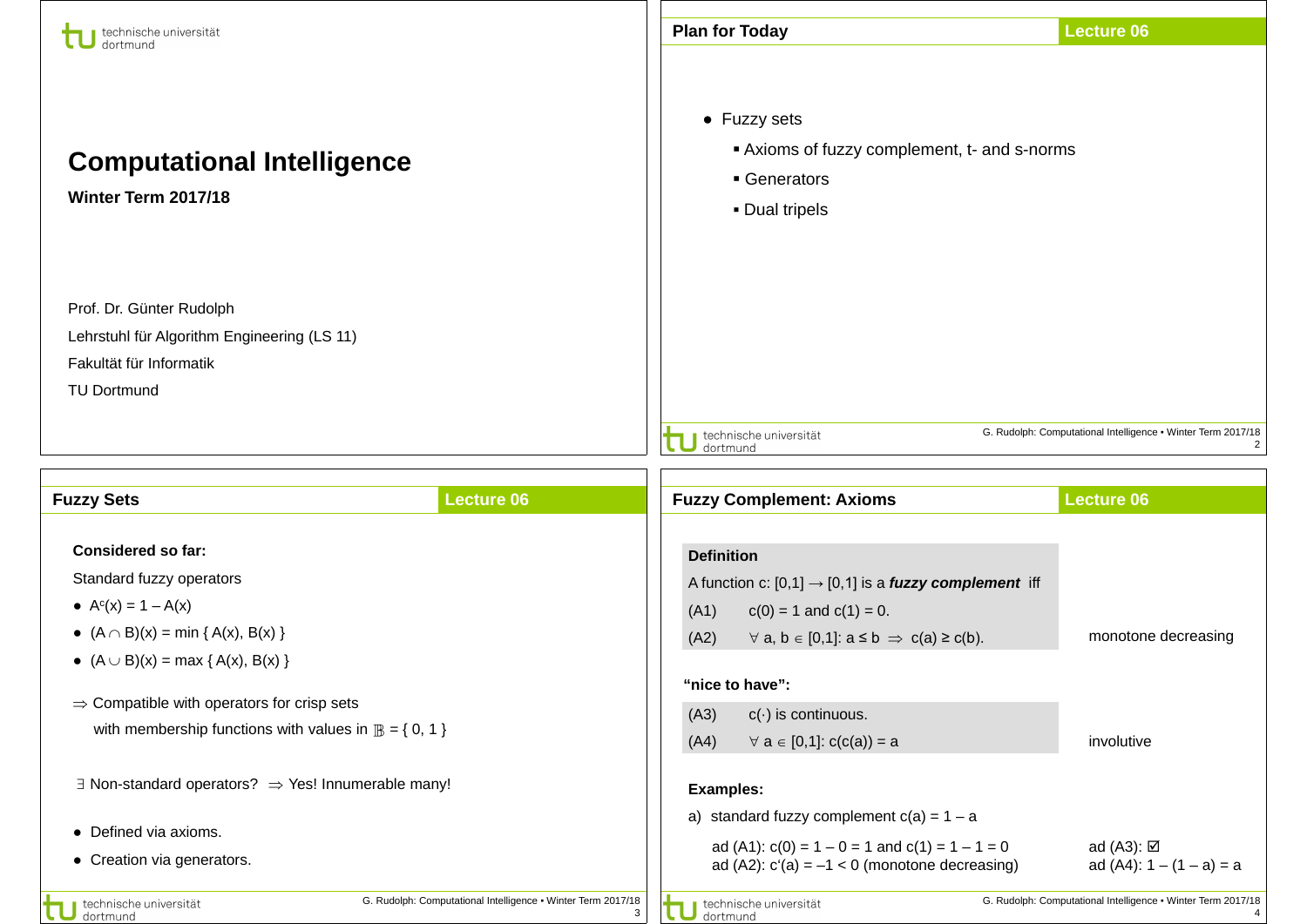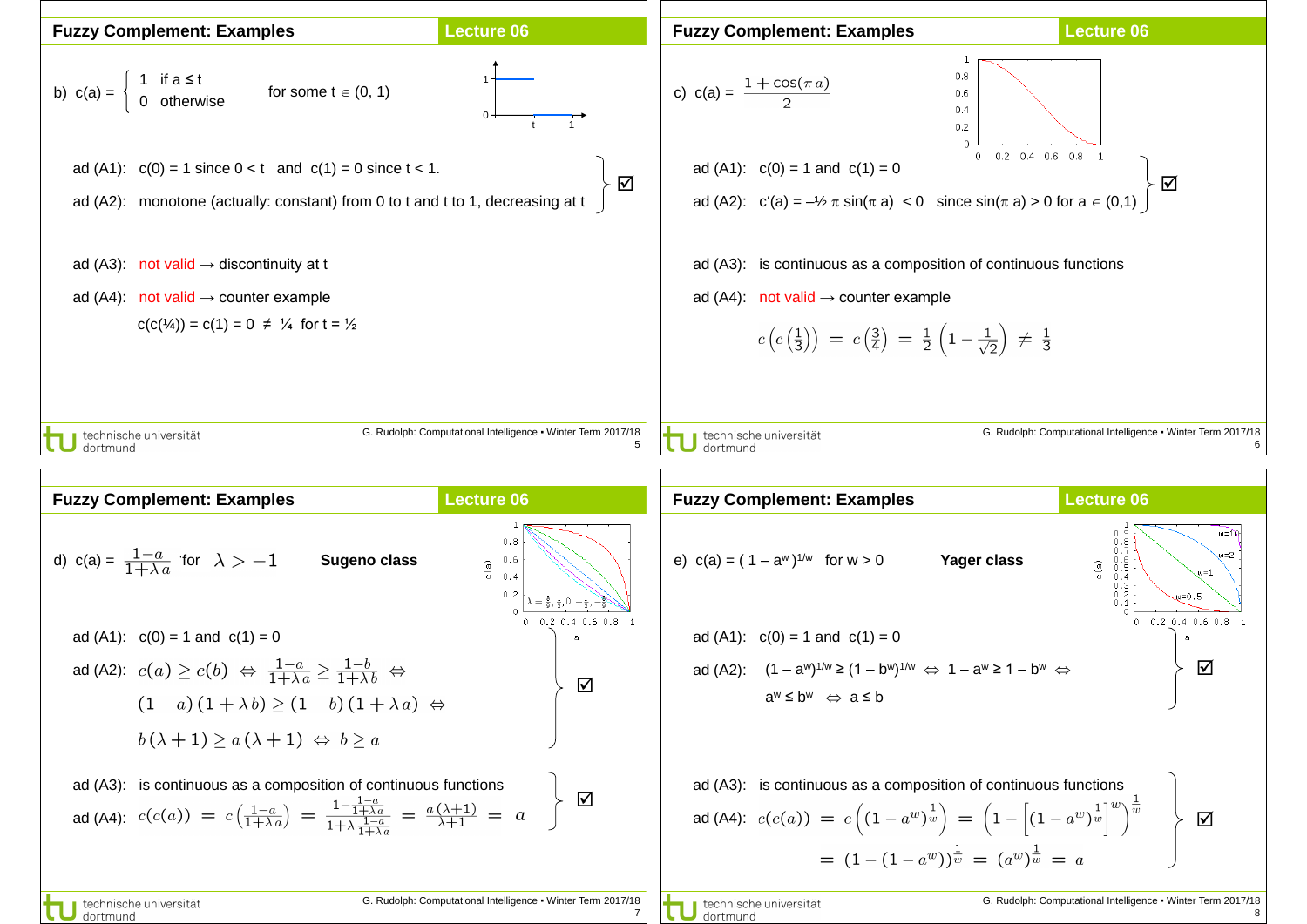

| <b>Fuzzy Complement: 1st Characterization</b>                                                                                                                                                                                                                                                                                                                                                                                                                                                                                                                                                                                         | <b>Lecture 06</b>                                                                                                                             | <b>Lecture 06</b><br><b>Fuzzy Complement: 1st Characterization</b>                                                                                                                                                                                                                                                                                                                                                                                                                                                                                                                                                    |
|---------------------------------------------------------------------------------------------------------------------------------------------------------------------------------------------------------------------------------------------------------------------------------------------------------------------------------------------------------------------------------------------------------------------------------------------------------------------------------------------------------------------------------------------------------------------------------------------------------------------------------------|-----------------------------------------------------------------------------------------------------------------------------------------------|-----------------------------------------------------------------------------------------------------------------------------------------------------------------------------------------------------------------------------------------------------------------------------------------------------------------------------------------------------------------------------------------------------------------------------------------------------------------------------------------------------------------------------------------------------------------------------------------------------------------------|
| <b>Theorem</b><br>c: $[0,1] \rightarrow [0,1]$ is involutive fuzzy complement iff<br>$\exists$ continuous function g: [0,1] $\rightarrow \mathbb{R}$ with<br>• $g(0) = 0$<br>• strictly monotone increasing<br>• $\forall$ a $\in$ [0,1]: c(a) = g <sup>(-1)</sup> (g(1) – g(a)).<br>$\blacksquare$<br><b>Examples</b><br>$\Rightarrow$ g <sup>-1</sup> (x) = x $\Rightarrow$ c(a) = 1 – a<br>a) $g(x) = x$<br>b) $g(x) = x^w$ $\Rightarrow$ $g^{-1}(x) = x^{1/w}$ $\Rightarrow$ $c(a) = (1 - a^w)^{1/w}$<br>c) $g(x) = log(x+1) \Rightarrow g^{-1}(x) = e^x - 1 \Rightarrow c(a) = exp(log(2) - log(a+1)) - 1$<br>$=\frac{1-a}{1+a}$ | defines an<br>increasing generator<br>$g^{(-1)}(x)$ pseudo-inverse<br>(Standard)<br>(Yager class, $w > 0$ )<br>(Sugeno class. $\lambda = 1$ ) | <b>Examples</b><br>d) $g(a) = \frac{1}{\lambda} \log_e(1 + \lambda a)$ for $\lambda > -1$<br>• $q(0) = \log_e(1) = 0$<br>• strictly monotone increasing since $g'(a) = \frac{1}{1 + \lambda a} > 0$ for $a \in [0, 1]$<br>• inverse function on [0,1] is $g^{-1}(a) = \frac{\exp(\lambda a) - 1}{\lambda}$ , thus<br>$c(a) = g^{-1}\left(\frac{\log(1+\lambda)}{\lambda} - \frac{\log(1+\lambda a)}{\lambda}\right)$<br>$= \frac{\exp(\log(1+\lambda)-\log(1+\lambda a))-1}{\lambda}$<br>$= \frac{1}{\lambda} \left( \frac{1 + \lambda}{1 + \lambda a} - 1 \right) = \frac{1 - a}{1 + \lambda a}$ (Sugeno Complement) |
| technische universität<br>dortmund                                                                                                                                                                                                                                                                                                                                                                                                                                                                                                                                                                                                    | G. Rudolph: Computational Intelligence . Winter Term 2017/18                                                                                  | G. Rudolph: Computational Intelligence . Winter Term 2017/18<br>technische universität<br>dortmund                                                                                                                                                                                                                                                                                                                                                                                                                                                                                                                    |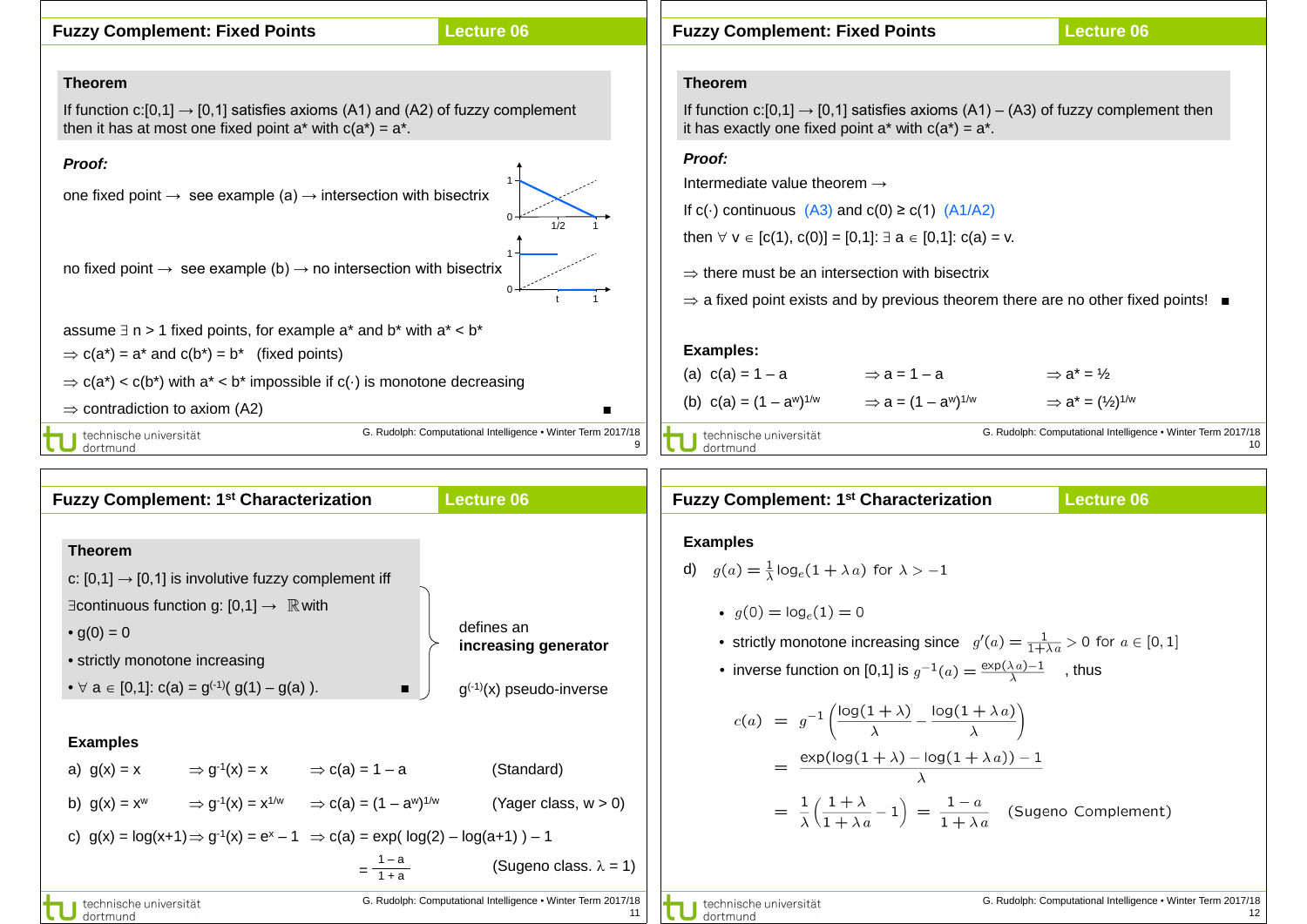| Fuzzy Complement: 2 <sup>nd</sup> Characterization                                                                                                                                                                        | <b>Lecture 06</b>                                                  | <b>Fuzzy Intersection: t-norm</b>                                                                                                                                                                                                     | <b>Lecture 06</b>                                                  |
|---------------------------------------------------------------------------------------------------------------------------------------------------------------------------------------------------------------------------|--------------------------------------------------------------------|---------------------------------------------------------------------------------------------------------------------------------------------------------------------------------------------------------------------------------------|--------------------------------------------------------------------|
| <b>Theorem</b>                                                                                                                                                                                                            |                                                                    | <b>Definition</b>                                                                                                                                                                                                                     |                                                                    |
| c: $[0,1] \rightarrow [0,1]$ is involutive fuzzy complement iff                                                                                                                                                           |                                                                    | A function t:[0,1] x [0,1] $\rightarrow$ [0,1] is a <i>fuzzy intersection</i> or <i>t-norm</i> iff $\forall$ a,b,d $\in$ [0,1]                                                                                                        |                                                                    |
| $\exists$ continuous function f: [0,1] $\rightarrow \mathbb{R}$ with                                                                                                                                                      |                                                                    | $(A1)$ t(a, 1) = a                                                                                                                                                                                                                    | (boundary condition)                                               |
| • $f(1) = 0$                                                                                                                                                                                                              | defines a                                                          | $(A2)$ b $\leq d \Rightarrow t(a, b) \leq t(a, d)$                                                                                                                                                                                    | (monotonicity)                                                     |
| • strictly monotone decreasing                                                                                                                                                                                            | decreasing generator                                               | $(A3)$ $t(a,b) = t(b, a)$                                                                                                                                                                                                             | (commutative)                                                      |
| • $\forall$ a $\in$ [0,1]: c(a) = f <sup>(-1)</sup> ( f(0) - f(a) ).<br>$\blacksquare$                                                                                                                                    | $f^{(-1)}(x)$ pseudo-inverse                                       | $(A4)$ $t(a, t(b, d)) = t(t(a, b), d)$                                                                                                                                                                                                | (associative)                                                      |
| <b>Examples</b><br>a) $f(x) = k - k \cdot x$ $(k > 0)$ $f^{(-1)}(x) = 1 - x/k$ $c(a) = 1 - \frac{k - (k - ka)}{k} = 1 - a$<br>$f^{(-1)}(x) = (1 - x)^{1/w}$ $c(a) = f^{-1}(a^w) = (1 - a^w)^{1/w}$<br>b) $f(x) = 1 - x^w$ | (Yager)                                                            | "nice to have"<br>$(A5)$ t(a, b) is continuous<br>$(AB)$ t(a, a) < a for $0 < a < 1$<br>(A7) $a_1 < a_2$ and $b_1 \leq b_2 \implies t(a_1, b_1) < t(a_2, b_2)$<br>Note: the only idempotent t-norm is the standard fuzzy intersection | (continuity)<br>(subidempotent)<br>(strict monotonicity)           |
| technische universität<br>dortmund                                                                                                                                                                                        | G. Rudolph: Computational Intelligence • Winter Term 2017/18<br>13 | technische universität<br>dortmund                                                                                                                                                                                                    | G. Rudolph: Computational Intelligence . Winter Term 2017/18<br>14 |
|                                                                                                                                                                                                                           |                                                                    |                                                                                                                                                                                                                                       |                                                                    |

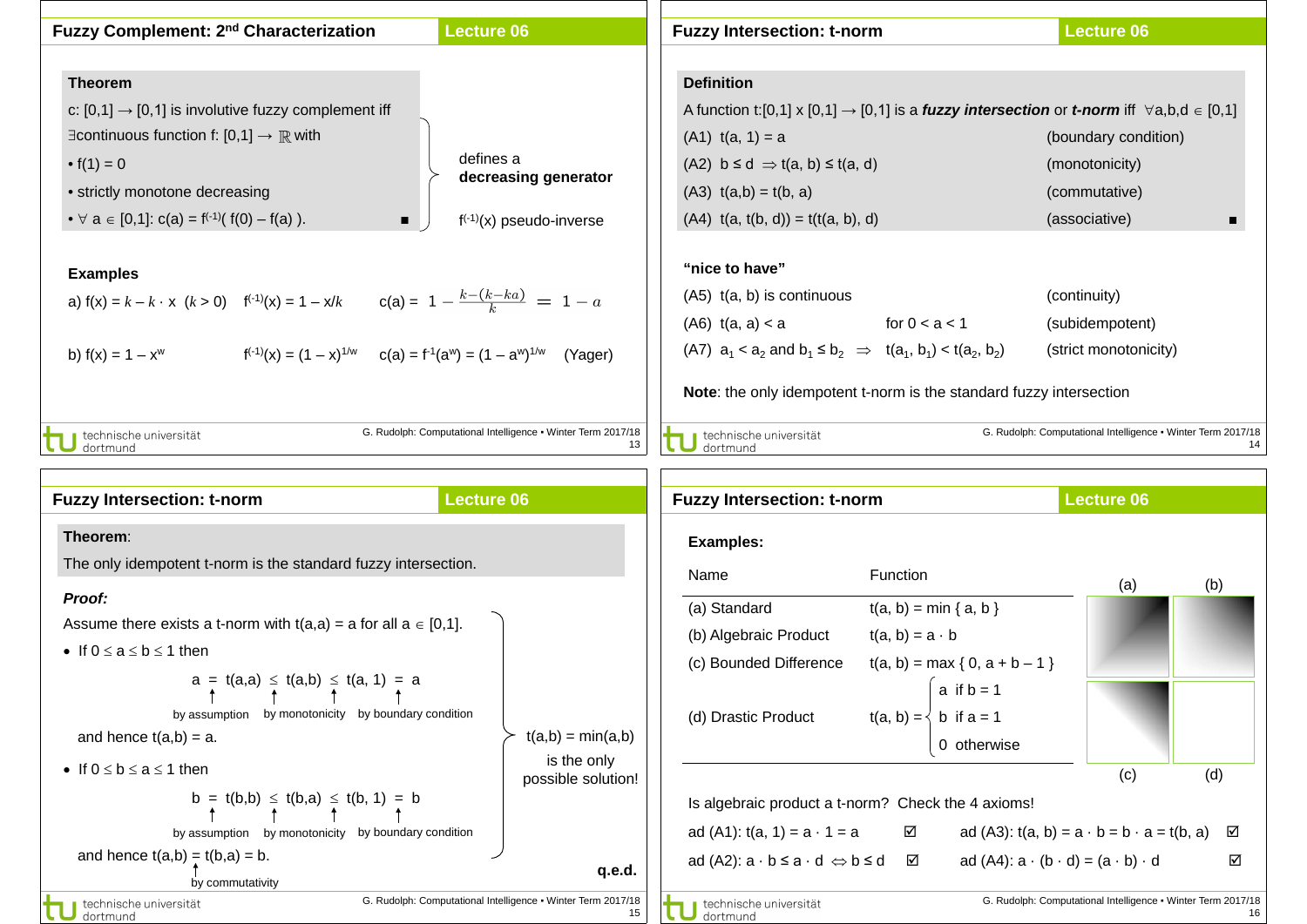| <b>Fuzzy Intersection: Characterization</b>                                                                                       | <b>Lecture 06</b>                                                  | <b>Fuzzy Union: s-norm</b>                                            | <b>Lecture 06</b>                                                                                                       |
|-----------------------------------------------------------------------------------------------------------------------------------|--------------------------------------------------------------------|-----------------------------------------------------------------------|-------------------------------------------------------------------------------------------------------------------------|
|                                                                                                                                   |                                                                    |                                                                       |                                                                                                                         |
| <b>Theorem</b>                                                                                                                    |                                                                    | <b>Definition</b>                                                     |                                                                                                                         |
| Function t: [0,1] x [0,1] $\rightarrow$ [0,1] is a t-norm $\Leftrightarrow$                                                       |                                                                    |                                                                       | A function s:[0,1] x [0,1] $\rightarrow$ [0,1] is a <i>fuzzy union</i> or <i>s-norm</i> iff $\forall$ a,b,d $\in$ [0,1] |
| Exercising generator f: [0,1] $\rightarrow \mathbb{R}$ with t(a, b) = f <sup>-1</sup> (min{f(0), f(a) + f(b) }).                  |                                                                    | $(A1)$ s(a, 0) = a                                                    | (boundary condition)                                                                                                    |
|                                                                                                                                   |                                                                    | $(A2)$ $b \le d \Rightarrow s(a, b) \le s(a, d)$                      | (monotonicity)                                                                                                          |
| Example:                                                                                                                          |                                                                    | $(A3)$ s(a, b) = s(b, a)                                              | (commutative)                                                                                                           |
| $f(x) = 1/x - 1$ is decreasing generator since                                                                                    |                                                                    | $(A4)$ s(a, s(b, d)) = s(s(a, b), d)                                  | (associative)                                                                                                           |
| $\bullet$ f(x) is continuous<br>☑                                                                                                 |                                                                    |                                                                       |                                                                                                                         |
| • $f(1) = 1/1 - 1 = 0$<br>☑                                                                                                       |                                                                    | "nice to have"                                                        |                                                                                                                         |
| ☑<br>• $f'(x) = -1/x^2 < 0$ (monotone decreasing)                                                                                 |                                                                    | $(A5)$ s(a, b) is continuous                                          | (continuity)                                                                                                            |
|                                                                                                                                   |                                                                    | $(AB)$ s(a, a) > a for $0 < a < 1$                                    | (superidempotent)                                                                                                       |
| inverse function is $f'(x) = \frac{1}{x+1}$ ; $f(0) = \infty \implies \min\{f(0), f(a) + f(b)\} = f(a) + f(b)$                    |                                                                    | (A7) $a_1 < a_2$ and $b_1 \le b_2 \implies s(a_1, b_1) < s(a_2, b_2)$ | (strict monotonicity)                                                                                                   |
| $\Rightarrow$ t(a, b) = $f^{-1}(\frac{1}{a} + \frac{1}{b} - 2) = \frac{1}{\frac{1}{a} + \frac{1}{b} - 1} = \frac{ab}{a + b - ab}$ |                                                                    | Note: the only idempotent s-norm is the standard fuzzy union          |                                                                                                                         |
| technische universität<br>dortmund                                                                                                | G. Rudolph: Computational Intelligence . Winter Term 2017/18<br>17 | technische universität<br>dortmund                                    | G. Rudolph: Computational Intelligence . Winter Term 2017/18<br>18                                                      |
| Frances Halen a mar                                                                                                               | $\mathbf{1}$ and $\mathbf{1}$ and $\mathbf{2}$                     | Fuentellaten : Okeneatenbetten                                        | $\mathbf{1}$ and $\mathbf{1}$ and $\mathbf{2}$                                                                          |

|                      | <b>Fuzzy Union: s-norm</b>                            |                                                                                                                         | <b>Lecture 06</b>                                            |                         |
|----------------------|-------------------------------------------------------|-------------------------------------------------------------------------------------------------------------------------|--------------------------------------------------------------|-------------------------|
| <b>Examples:</b>     |                                                       |                                                                                                                         |                                                              |                         |
| Name                 |                                                       | <b>Function</b>                                                                                                         | (a)                                                          | (b)                     |
| Standard             |                                                       | $s(a, b) = max {a, b}$                                                                                                  |                                                              |                         |
|                      | Algebraic Sum                                         | $s(a, b) = a + b - a \cdot b$                                                                                           |                                                              |                         |
|                      | <b>Bounded Sum</b>                                    | $s(a, b) = min \{ 1, a + b \}$                                                                                          |                                                              |                         |
|                      |                                                       | $a$ if $b = 0$                                                                                                          |                                                              |                         |
| <b>Drastic Union</b> |                                                       | $s(a, b) = \begin{cases} b & \text{if } a = 0 \end{cases}$                                                              |                                                              |                         |
|                      |                                                       | 1 otherwise                                                                                                             |                                                              |                         |
|                      |                                                       |                                                                                                                         | (c)                                                          | (d)                     |
|                      |                                                       | Is algebraic sum a t-norm? Check the 4 axioms!                                                                          |                                                              |                         |
|                      | ad (A1): $s(a, 0) = a + 0 - a \cdot 0 = a \ \ \n\Box$ |                                                                                                                         |                                                              | ad $(A3)$ : $\boxtimes$ |
|                      |                                                       | ad (A2): $a + b - a \cdot b \le a + d - a \cdot d \Leftrightarrow b (1 - a) \le d (1 - a) \Leftrightarrow b \le d \Box$ |                                                              | ad $(A4)$ : $\boxtimes$ |
|                      | technische universität                                |                                                                                                                         | G. Rudolph: Computational Intelligence . Winter Term 2017/18 |                         |
| dortmund             |                                                       |                                                                                                                         |                                                              | 19                      |

- Г

| <b>Fuzzy Union: Characterization</b>                                                                                 | <b>Lecture 06</b>                                                  |  |  |  |
|----------------------------------------------------------------------------------------------------------------------|--------------------------------------------------------------------|--|--|--|
|                                                                                                                      |                                                                    |  |  |  |
| <b>Theorem</b>                                                                                                       |                                                                    |  |  |  |
| Function s: [0,1] x [0,1] $\rightarrow$ [0,1] is a s-norm $\Leftrightarrow$                                          |                                                                    |  |  |  |
| ∃increasing generator g:[0,1] $\rightarrow \mathbb{R}$ with s(a, b) = g <sup>-1</sup> (min{ g(1), g(a) + g(b) }). ■  |                                                                    |  |  |  |
| Example:                                                                                                             |                                                                    |  |  |  |
| $g(x) = -\log(1 - x)$ is increasing generator since                                                                  |                                                                    |  |  |  |
| • $g(x)$ is continuous                                                                                               | ☑                                                                  |  |  |  |
| • $q(0) = -\log(1 - 0) = 0$                                                                                          | ☑                                                                  |  |  |  |
| • $g'(x) = 1/(1 - x) > 0$ (monotone increasing) $\boxtimes$                                                          |                                                                    |  |  |  |
| inverse function is $g^{-1}(x) = 1 - \exp(-x)$ ; $g(1) = \infty \Rightarrow \min\{g(1), g(a) + g(b)\} = g(a) + g(b)$ |                                                                    |  |  |  |
| $\Rightarrow$ s(a, b) = $g^{-1}(-\log(1-a) - \log(1-b))$                                                             |                                                                    |  |  |  |
| $= 1 - \exp(\log(1 - a) + \log(1 - b))$                                                                              |                                                                    |  |  |  |
| $= 1 - (1 - a)(1 - b) = a + b - ab$ (algebraic sum)                                                                  |                                                                    |  |  |  |
| technische universität<br>dortmund                                                                                   | G. Rudolph: Computational Intelligence • Winter Term 2017/18<br>20 |  |  |  |